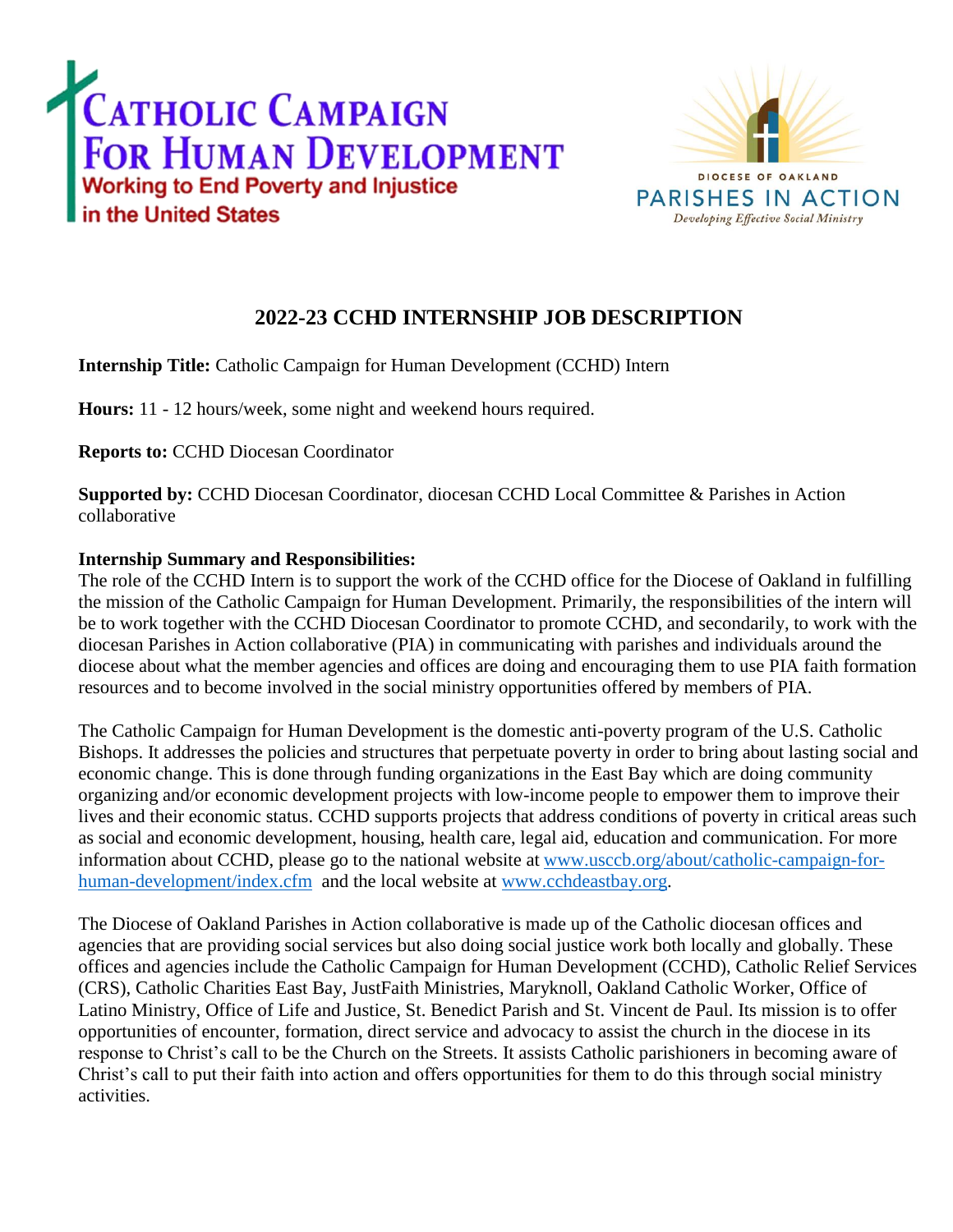The CCHD Intern's specific responsibilities:

The 2022-23 internship responsibilities will be split between work with the diocesan CCHD office and the Parishes in Action collaborative. The intern would work about 8 - 9 hours/week assisting the CCHD Diocesan Coordinator in promoting CCHD and learning about what CCHD does.

Specific CCHD responsibilities would include:

- 1. Gain a deeper understanding of CCHD by reviewing CCHD Local Grant applications and discussing them with the diocesan coordinator
- 2. Assist the CCHD coordinator and committee in organizing and running the annual CCHD Grant Awards Luncheon (if COVID permits)
- 3. Call parishes to request that pastor and faith formation staff view the new CCHD video for use in catechesis;
- 4. Give a talk about CCHD for faith formation classes using video, if requested
- 5. Organize and implement a special project of making short videos of leaders and staff of CCHD grant recipient organizations that contain testimonies promoting CCHD and the funded organizations; Post these videos on CCHD social media and the local CCHD website
- 6. Post a new item on the CCHD Facebook page at least once/week
- 7. Assist in planning, implementing and promoting a CCHD webinar for the diocese
- 8. Contact parishes about hosting a CCHD speaker or showing the diocesan CCHD video; Arrange for a speaker from a CCHD-funded organization to speak at an interested parish
- 9. Contact parishes to see if they received their CCHD Collection resources and to update contact information
- 10. Review national CCHD Grant proposals and participate in CCHD grant applicant site visits.
- 11. Post items on and update the local CCHD website (if have the skill level)
- 12. Attend the CCHD Local Committee meetings and take minutes to be sent to members

The intern would also have approximately 2 - 3 hours/week of job responsibilities with the PIA collaborative primarily doing communications work.

Specific PIA responsibilities would include:

- 1. Become familiar with the offices and agencies that make up the Parishes in Action collaborative as well as CCHD-funded groups in the diocese so as to be a resource for parishioners wanting to know what volunteer opportunities are available
- 2. Collect news and announcements from PIA member offices and organizations and put together the monthly PIA online social justice newsletter to send to parishes and individuals in the diocese
- 3. Compose and send out announcements from PIA members to parishes and individuals between newsletters if needed
- 4. Update the newsletter mailing list, including parish contacts, as well as other administrative tasks as needed
- 5. Attend and take minutes at the monthly meetings
- 6. Assist with any special projects or events done by the PIA collaborative

## **Qualifications and Experience:**

The CCHD Intern is a Catholic who:

- 1. is able to work well as a member of a team
- 2. is committed to organizing and leadership development.
- 3. has strong English oral and written communication skills.